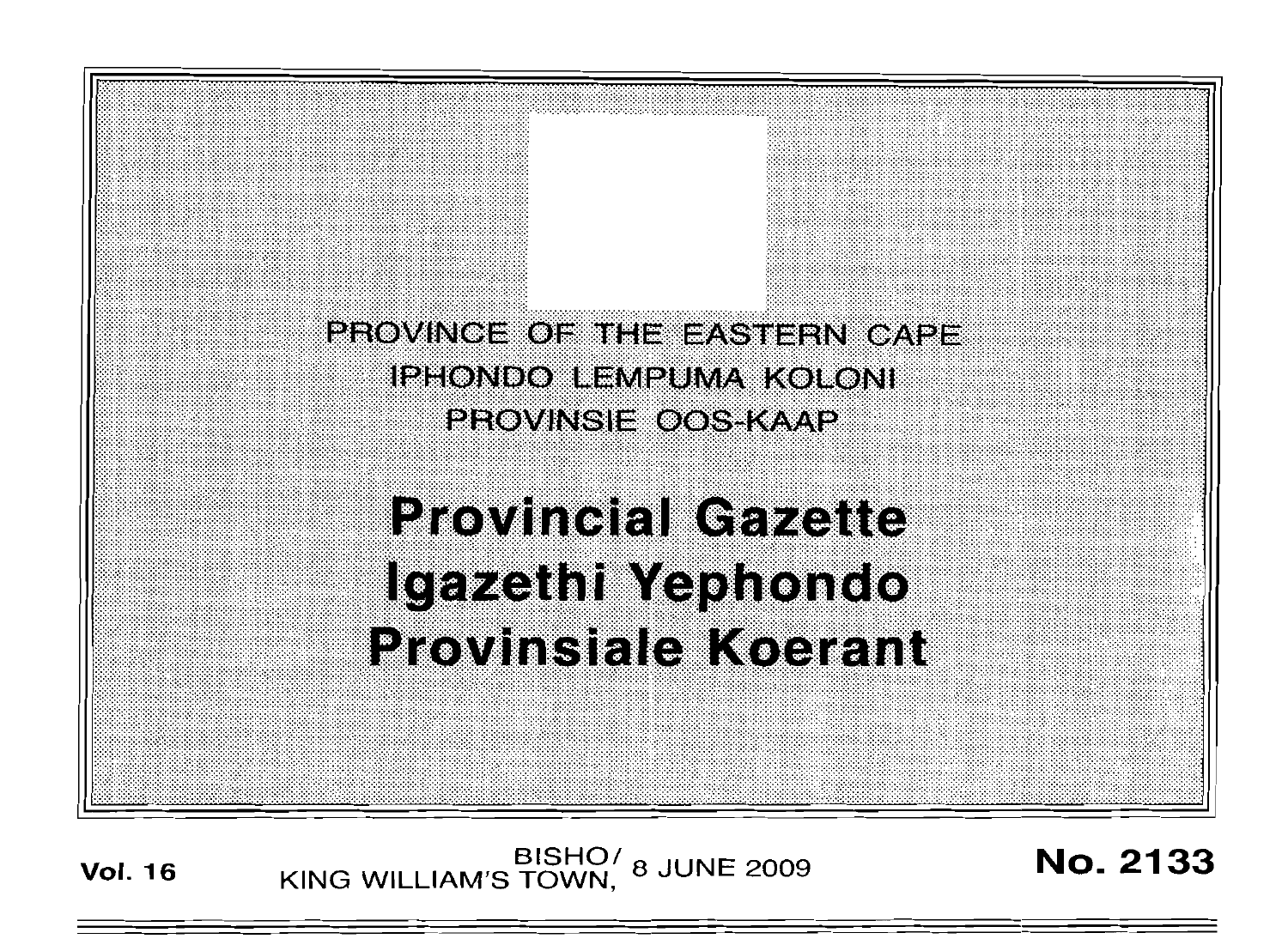# **CONTENTS -INHOUD**

Page Gazette

**GENERAL NOTICES** No. No. 201 Land Use Planning Ordinance (15/1985): and Removal of Restrictions Act (84/1967): Buffalo City Municipality Removal of title conditions: Remainder of Erf 13003, East London . Grondgebruiksordonnansie (15/1985): en Wet op Opheffing van Beperkings (84/1967): Buffalostad Munisipaliteit: Opheffing van titelvoorwaardes: Restant van Erf 13003, Oos-Londen . 202 do.: do.: do.: Erf 284, Gonubie .. 203 Removal of Restrictions Act (84/1967): Makana Municipality: Removal of title conditions: Erf 2923, Grahamstown . Wet op Opheffing van Beperkings (84/1967): Makana Munisipaliteit: Opheffing van titelvoorwaardes: Erf 2923, Grahamstad . 204 Removal of Restrictions Act (84/1967): Great Kei Municipality: Removal of conditions: Erf 300, Chintsa . 205 do.: do.: do.: Erf 344, Morgans Bay . 206 Development Facilitation Act (67/1995): Establishment of a land development area: Remaining Extent of Portion 2, Farm 1051 and Portion 4, Farm 1016, East London .. 207 do.: do.: Portions 25, 26, 27 and Remainder of Portion 7, Farm 724, East London . **LOCAL AUTHORITY NOTICE** 3 2133 3 2133 3 2133 4 2133 4 2133 4 2133 5 2133 6 2133 8 2133

| 76   Ordinance No. 20 of 1974: Makana Municipality: Closure: Passages adjoining Erven 2104, 2110, 2111, 2112 and |      |
|------------------------------------------------------------------------------------------------------------------|------|
|                                                                                                                  | 2133 |
| Ordonnansie No. 20 van 1974: Makana Munisipaliteit: Sluiting: Gange aangrensend Erwe 2104, 2110, 2111, 2112      |      |
|                                                                                                                  | 2133 |
|                                                                                                                  |      |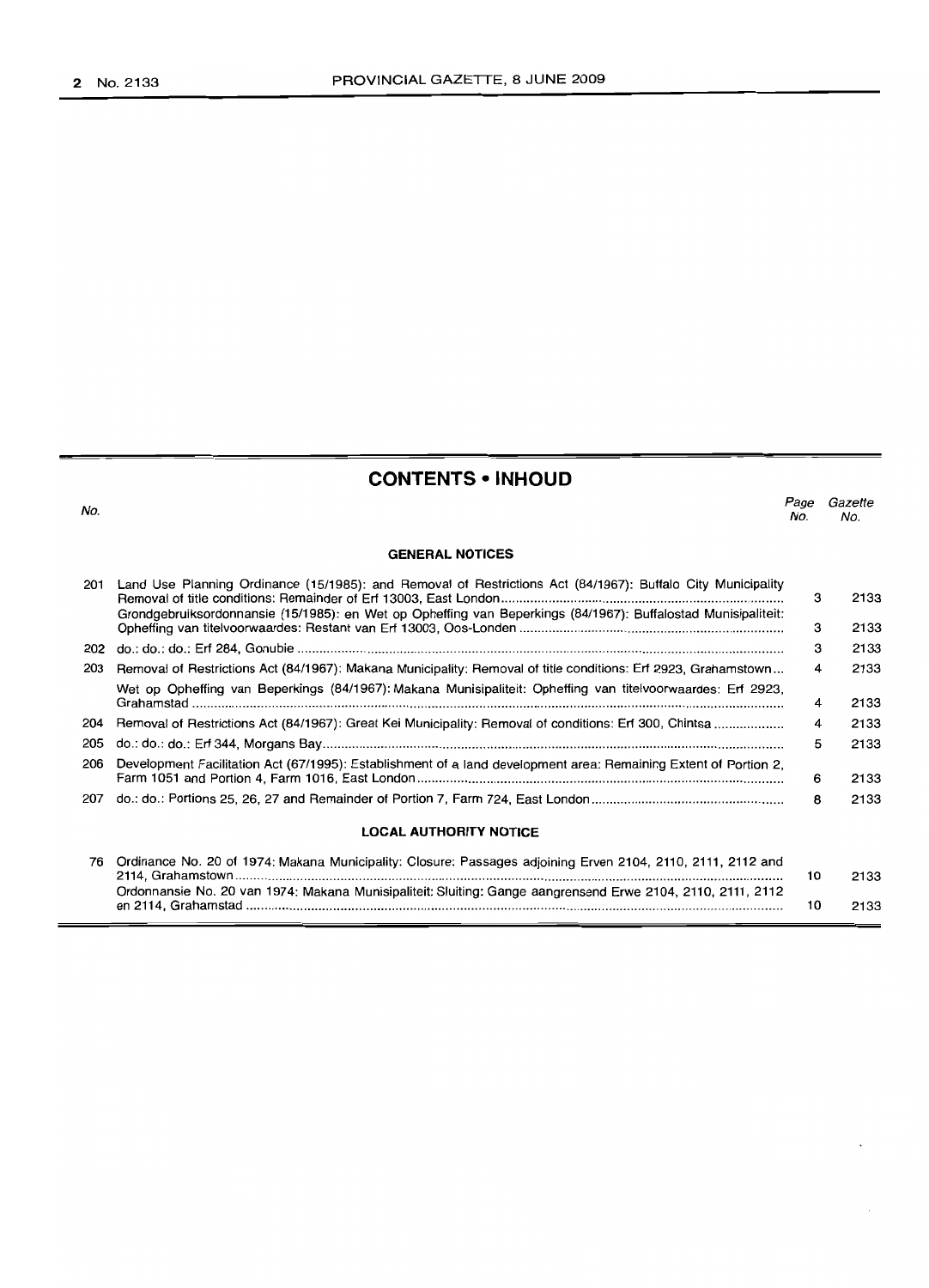# **GENERAL NOTICES**

# No. 201

# **BUFFALO CITY MUNICIPALITY**

LAND USE PLANNING ORDINANCE No. 15 OF 1985, SUBDIVISION I.T.O. SEC. 24 (2) (a), REZONING ITO SEC. 17 (2) (a), REMOVAL OF RESTRICTIONS ACT, 1967 (ACT 84 OF 1967) SEC. 3 (6)

It is hereby notified in terms of the above-mentioned AcVOrdinance, that the undermentioned application(s) has been received and is open to inspection at Room 4145, 4th Floor, Department of Housing and Local Government and Traditional Affairs, Eastern Cape, Regional Office, Tyamzashe Building, Civic Square, Bhisho, and at the Town-planning Equiry Counter, First Floor, City Engineering Centre, 26 Oxford Street, East London, on weekdays from 08:00 to 13:00.

Any objections with full reasons therefor, must be lodged in writing with the Acting Municipal Manager, P.O. Box 134, East London, not later than 29 June 2009, quoting the above Act and the objector's erf number.

Nature of application:

- 1. Removal of title conditions C and 0 1 applicable to Remainder of Erf 13003, East London, in order to rezone the property.
- 2. Rezoning from Residential Zone 5 to Business Zone 4.

Applicant: Mastellu CC.

# **N. MBALI-MAJENG, Acting Municipal Manager (5766)**

#### **BUFFALOSTAD MUNISIPALITEIT**

<sup>I</sup> **••**

GRONDGEBRUIKSORDONNANSIE No. 15 VAN 1985, ONDERVERDELING KRAGTENS ARTIKEL 24 (2) (a), HERSONERING KRAGTENS ARTIKEL 17 (2) (a), WET OP OPHEFFING VAN BEPERKINGS, 1967 (WET 84 VAN 1967) ARTIKEL 3 (6)

Kragtens bostaande Ordonnansies word hiermee kennis gegee dat onderstaande aansoek ontvang is en ter insae Ie by Kamer 4145, 4de Verdieping, Departement Behuising, Plaaslike Regering en Tradisionele Sake Oos-Kaap Streekkantoor, Tyamzashegebou, Burgerplein, Bhisho, en by die navraetoonbank van die Stadsbeplanningstak, Eerste Verdieping, Stadsingenieurssentrum, Oxfordstraat 26, Oos-Londen, op weeksdae van 08:00 tot 13:00.

Enige besware, met volledige redes daarvoor, moet voor of op 29 Junie 2009 skriftelik by die Waarnemende Munisipale Bestuurder, Posbus 134, Oos-Londen, ingedien word met vermelding van bogenoemde Wet en die beswaarmaker se erfnommer.

Aard van aansoek:

- 1. Opheffing van titelvoorwaardes C en 01 van toepassing op Restant van Erf 13003, Oos-Londen, om die grand te hersoneer.
- 2. Hersonering van Woondoeleindes 5 na Besigheidsdoeleindes 4.

Aansoeker: Mastellu CC.

#### **N. MBALI-MAJENG, Waarnemende Munisipale Bestuurder (5766)**

# No. 202

#### **BUFFALOSTAD MUNISIPALITEIT**

### GRONDGEBRUIKSORDONNANSIE No. 15 VAN 1985, ONDERVERDELING KRAGTENS ARTIKEL 24 (2), WET OP OPHEFFING VAN BEPERKINGS, 1967 (WET 84 VAN 1967) ARTIKEL 3 (6)

Kragtens bostaande Ordonnansies word hiermee kennis gegee dat onderstaande aansoek ontvang is en ter insae lê by Kamer 4145, 4de Verdieping, Departement Behuising, Plaaslike Regering en Tradisionele Sake Oos-Kaap Streekkantoor, Tyamzashegebou, Burgerplein, Bisho, en by die navraetoonbank van die Stadsbeplanningstak, Eerste Verdieping, Stadsingenieursentrum, Oxfordstraat 26, Oos-Lcnden, op weeksdae van 08:00 tot 13:00.

Enige besware, met volledige redes daarvoor, moet voor of op 29 Junie 2009 skriftelik by die Waarnemende Munisipale Bestuurder, Posbus 134, Oos-Londen, ingedien word met vermelding van bogenoemde Wet en die beswaarmaker se erfnommer.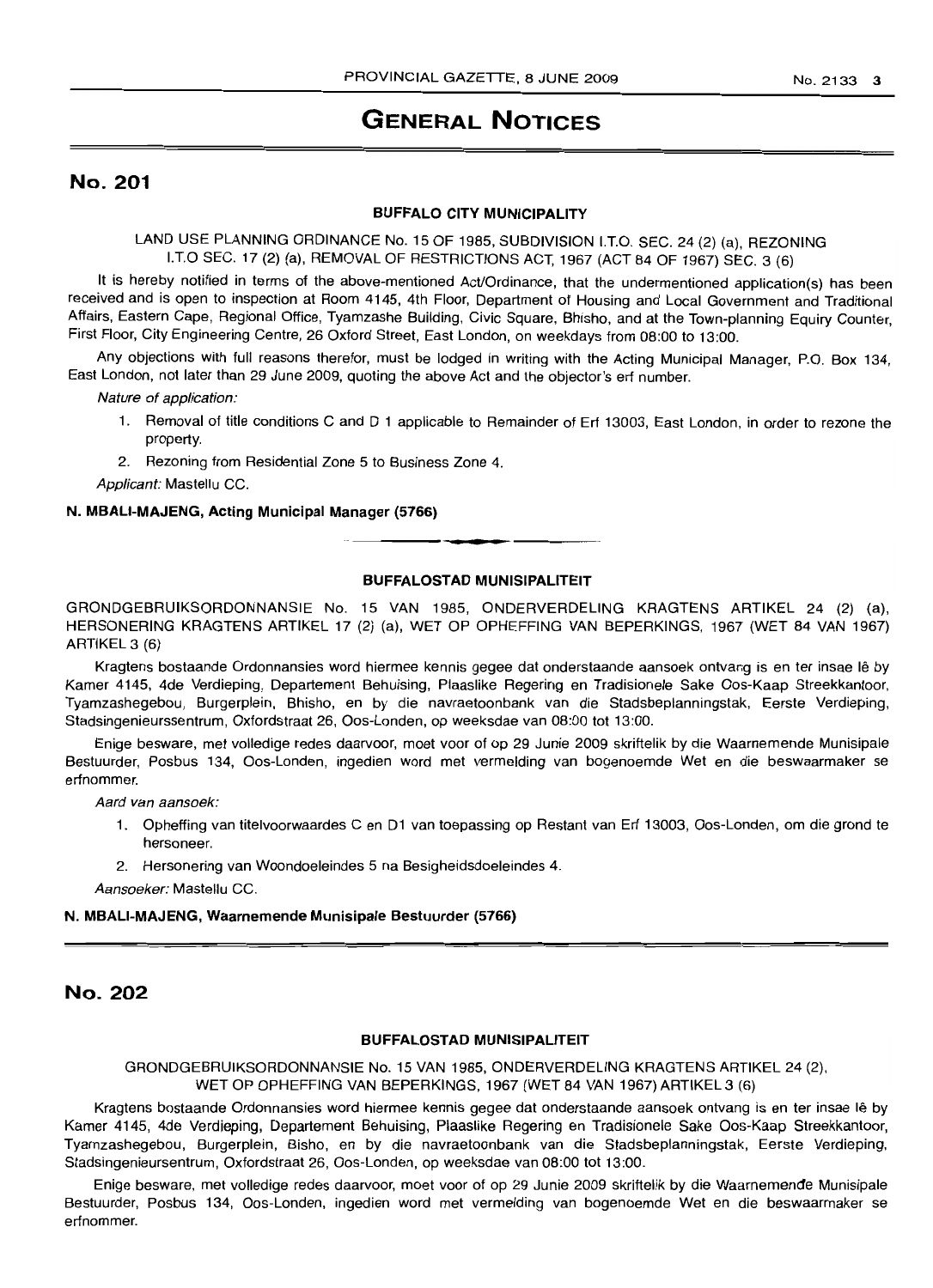Aard van aansoek:

- 1. Opheffing van titelvoorwaardes C (a), (c) en (d) van toepassing op Erf 284,Gonubie om die erf te onderverdeel.
- 2. Onderverdeling in Gedeelte A en 'n Restant.

Aansoeker: Paul Robert Nepgen.

#### N. MBALI-MAJENG, Munisipale Bestuurder (5770)

# No. 203

#### MAKANA MUNICIPALITY

#### REMOVAL OF RESTRICTIONS ACT, 1967 (ACT 84 OF 1967)

#### ERF 2923, 3 BOND STREET, GRAHAMSTOWN

It is hereby notified in terms of section 3 (6) of the above Act that the under-mentioned application has been received and is open for inspection at the Department of Local Government, Housing & Traditional Affairs, Tyamzashe Building, 4th Floor, Room 4178, Bisho, 5605 and at the Directorate of Technical & Infrastructure Services, Church Square, Grahamstown.

Any objections, with full reasons therefore, should be lodged in writing to the Municipal Manager, Municipality of Makana, P.O. Box 176, Grahamstown, 6140, on or before, 2009 quoting the above Act and the objector's erf number.

Applicant: Neelshal Property Investments.

Nature of application: Removal of title condition 3 (a); 3 (b) and 3 (c) contained in Title Deed No. T23848/2008 applicable to Erf 2923, Grahamstown, in order to erect a block of upmarket flats.

#### N BAART, Municipal Manager

[Reference: R/R (2923)]

(Notice No. 70/2009)

#### MAKANA MUNISIPALITEIT

**• •**

WET OP OPHEFFING VAN BEPERKINGS, 1967 (WET 84 VAN 1967)

### ERF 2923, BONDSTRAAT 3, GRAHAMSTAD

Kragtens artikel 3 (6) van bostaande Wet word hiermee kennis gegee dat onderstaande aansoek ontvang is en ter insae Ie by die Departement van Plaaslike Owerheid, Behuising en Tradisionele Sake, Tyamzashe Gebou, 4de Vloer, Kamer 4178, Bisho, 5605 en in die Direktoraat van Tegniese en Infrastrukturele Dienste, Munisipale Kantoor, Kerkplein, Grahamstad.

Enige besware, met die volledige redes daarvoor, moet skriftelik by die Munisipale Bestuurder, Munisipaliteit van Makans Bus 176, Grahamstad, 6140, ingedien word op of voor 2009 met vermelding van bogenoemde Wet en die beswaarmaker se erfnommer.

Aansoeker: Neelshal Property Investments.

Aard van aansoeker: Opheffing van titelvoorwaarde 3 (a); 3 (b); en 3 (c) soos vervat in Titel Akte No. T23848/2008 van toepassing op Erf 2923, Grahamstad ten einde die oprigting van 'n tweede gebou.

#### N BAART, Munisipale Bestuurder

[Verwysing: R/R (2923)] (Kennisgewing No. 70/2009)

# No. 204

#### GREAT KEI MUNICIPALITY

#### REMOVAL OF RESTRICTIONS ACT, 1967 (ACT 84 OF 1967)

# ERF 300, CHINTSA: TRUSTEES FOR THE TIME BEING OF THE HARDING FAMILY TRUST [REF: C-E300]

Notice is given in terms of section 3 (6) of the above Act that the undermentioned application has been received and is open for inspection at Room 4178, Department of Housing, Local Government and Traditional Affairs, Tyamzashe Building, Bisho and at the offices of the Municipal Manager, Komga.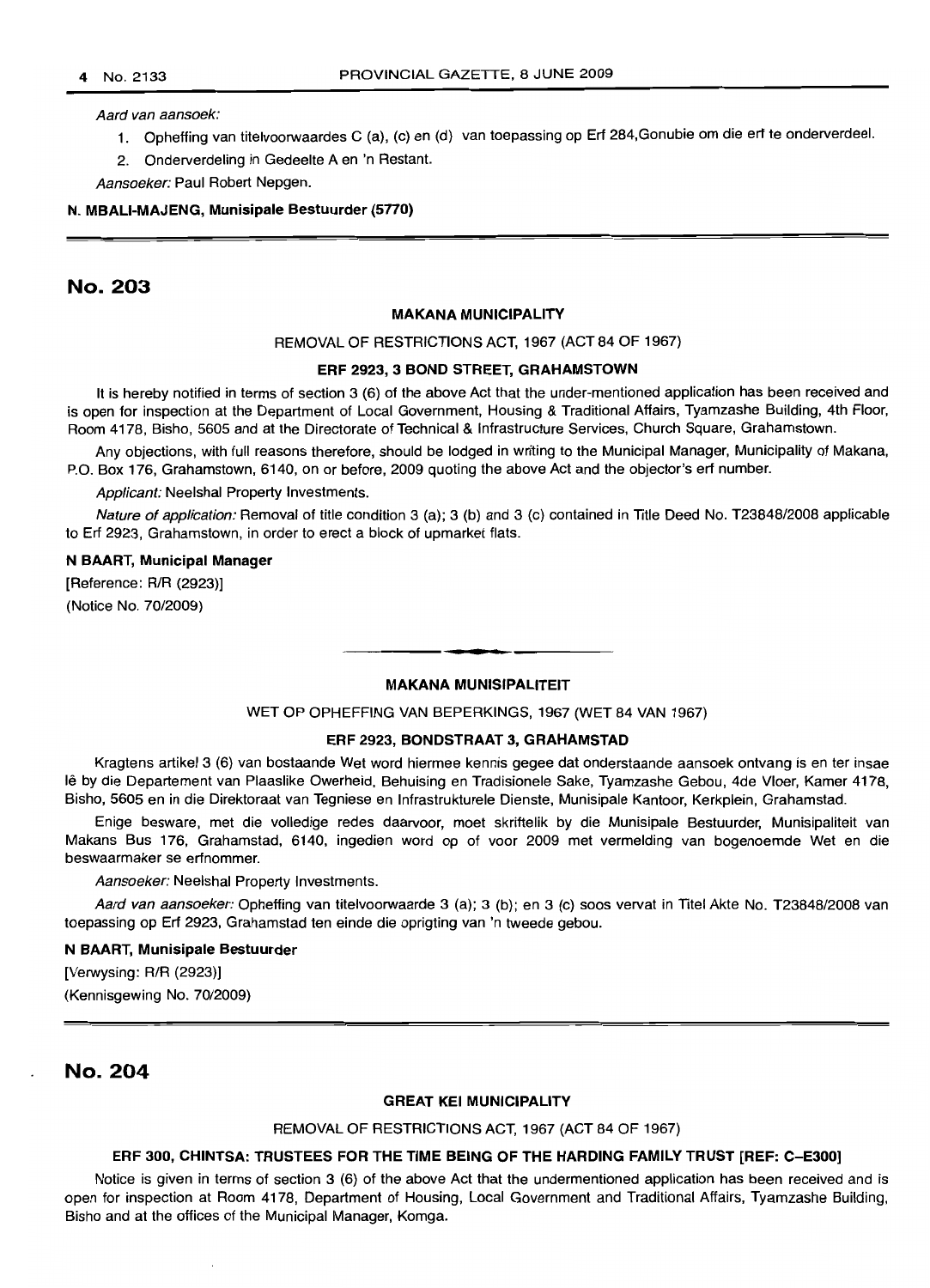Any objections with full reasons thereof and quoting the above Act and the objector's erf number, should be lodged in writing with the Municipal Manager, P.O. Box 21, Komga, 4950, within 21 days from date hereof.

Applicant: Trustees for the time being of the Harding Family Trust.

Nature of applicant: Removal of the conditions applicable to Erf 300, Chintsa, to enable the building lines applicable thereto to be relaxed.

### **A.A. SIHLAHLA, Municipal Manager**

Municipal Offices, P.O. Box 21, Komga, 4950 Tel: (043) 831-1028. Fax: (043) 831-1306.

# No. 205

#### **GREAT KEI MUNICIPALITY**

REMOVAL OF RESTRICTIONS ACT, 1967 (ACT 84 OF 1967)

# **ERF 344, MORGANS BAY: EVAN GUY BOSSE [REF: MB-E344]**

Notice is given in terms of section 3 (6) of the above Act that the under mentioned application has been received and is open for inspection at Room 4178, Department of Housing, Local Government and Traditional Affairs, Tyamzashe Building, Bisho and at the offices of the Municipal Manager, Komga.

Any objections with full reasons thereof and quoting the above Act and the objector's erf number, should be lodged in writing with the Municipal Manager, P.O. Box 21, Komga, 4950, within 21 days from date hereof.

Applicant: Tshani Consulting CC.

Nature of applicant: Removal of the conditions applicable to Erf 344, Morgans Bay, to enable the building lines applicable thereto to be relaxed.

# **A.A. SIHLAHLA, Municipal Manager**

Municipal Offices, P.O. Box 21, Komga, 4950 Tel: (043) 831-1028. Fax: (043) B31-1306.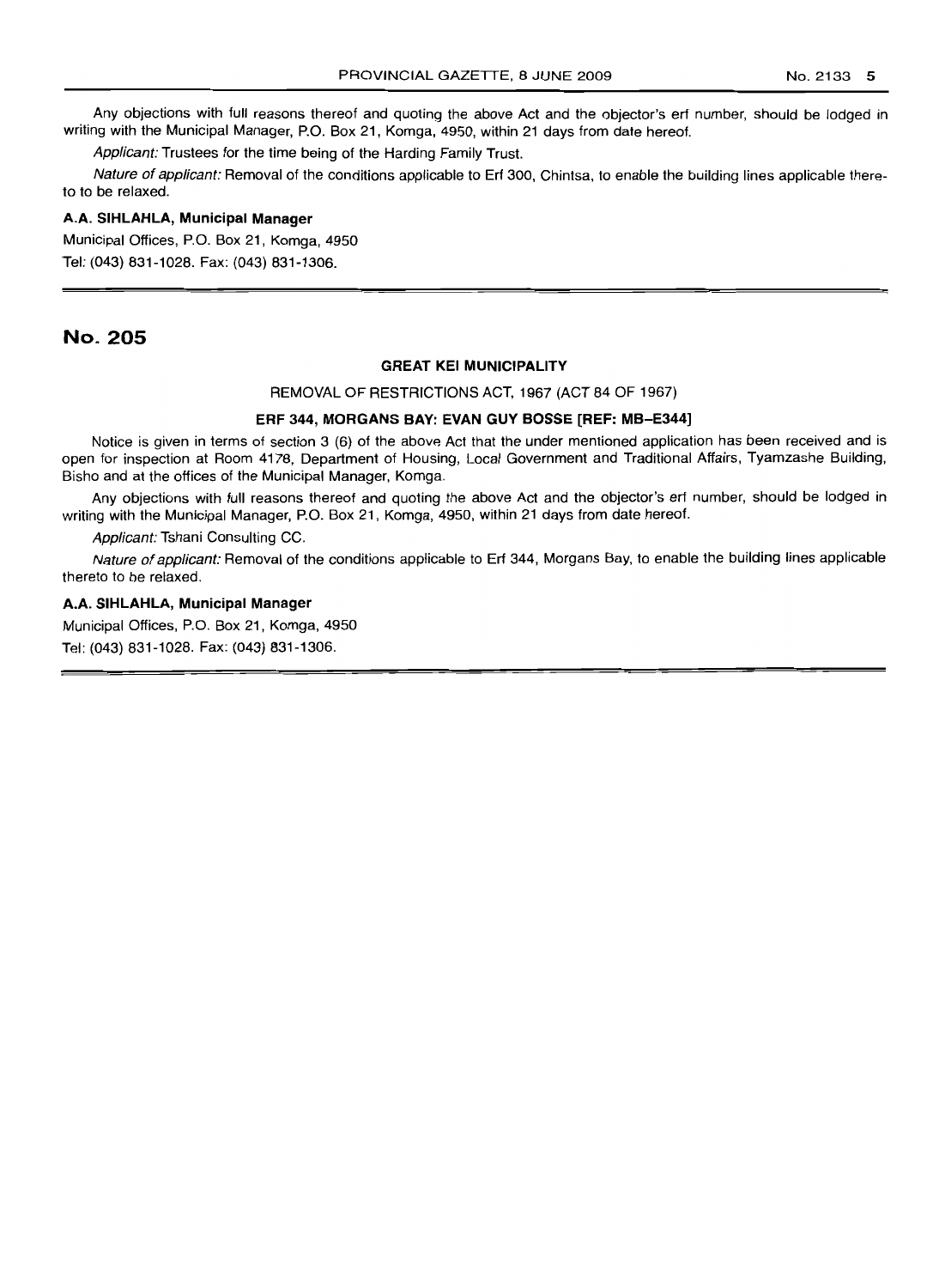# NOTICE IN TERMS OF REGULATION 21(10) OF THE REGULATIONS UNDER THE DEVELOPMENT FACILITATION ACT. 67 OF 1995

NOTICE is hereby given that NPM PLANNING cc acting on behalf of VANRON (PTY) LTD 1990/004816/07 AND GULU MARRON (PTY) LTD No. 1985/002906/07 has lodged an application in terms of the Development Facilitation Act for the establishment of a land development area on THE REMAINING EXTENT OF PORTION 2 OF THE FARM NO. 1051 AND PORTION 4 OF THE FARM NO. 1016 DIVISION OF EAST LONDON - BUFFALO CITY MUNICIPALITY.

The application consists of the following:

- The Subdivision of the above properties;
- The obtaining of land use rights (zonings) to permit Residential and Resort Zones on the consolidated property;
- The subdivision of the proposed land development area, inter alia, to permit separate title to 54 individual residential erven;
- The estate to be known as Gulu Lagoon Estate;
- The establishment of a homeowners association.

The relevant plan(s), document(s) and information are available for inspection at Department of Local Government and Traditional Affairs, Room 4149, fourth floor, Tyamzashe Building, Phola Avenue, Bhisho, 5605 and at the offices of the land development applicant for a period of 21 days from 8 June 2009.

The application will be considered at a Tribunal Hearing to be held at the  $2<sup>nd</sup>$  floor Boardroom, Department of Local Government and Traditional Affairs, Tyamzashe building, Phola Avenue, Bhisho on 29 September 2009 at 09h30 and the Pre-Hearing conference will be held at the same venue on 25 August 2009 at 09H30.

Any person having an interest in the application should please note that:

- 1. You may within a period of 21 days from the date of the publication of this notice, provide the Designated Officer with your written objections or representations; or
- 2. If your comments constitute an objection to any aspect of the land development application, you must appear in person or through a representative before the Tribunal on the date mentioned above. Any written objection or representation must state the name, address and contact number of the person or body making the objection or representation, the interest that such person or body has in the matter and the reason for the objection or representation.

Any written objection or representation must be delivered to the Designated Officer at the Department of Local Government and Traditional Affairs, Room 4149, Fourth Floor, Tyamzashe Building, Phola Avenue, BHISHO, 5605.

You may contact Mr M.M. Mona on Telephone No. 040 609 5465 or Fax No. 040 609 5525 if you have any queries concerning the application.



### LAND DEVELOPMENT AREA APPLICANT

NPM PLANNING - Town and Planners 7 King Street Southernwood, East London Tel: 043-722 2935<br>Fax: 086-509 086-509 3487 E-mail: el@npmplanning.co.za Regional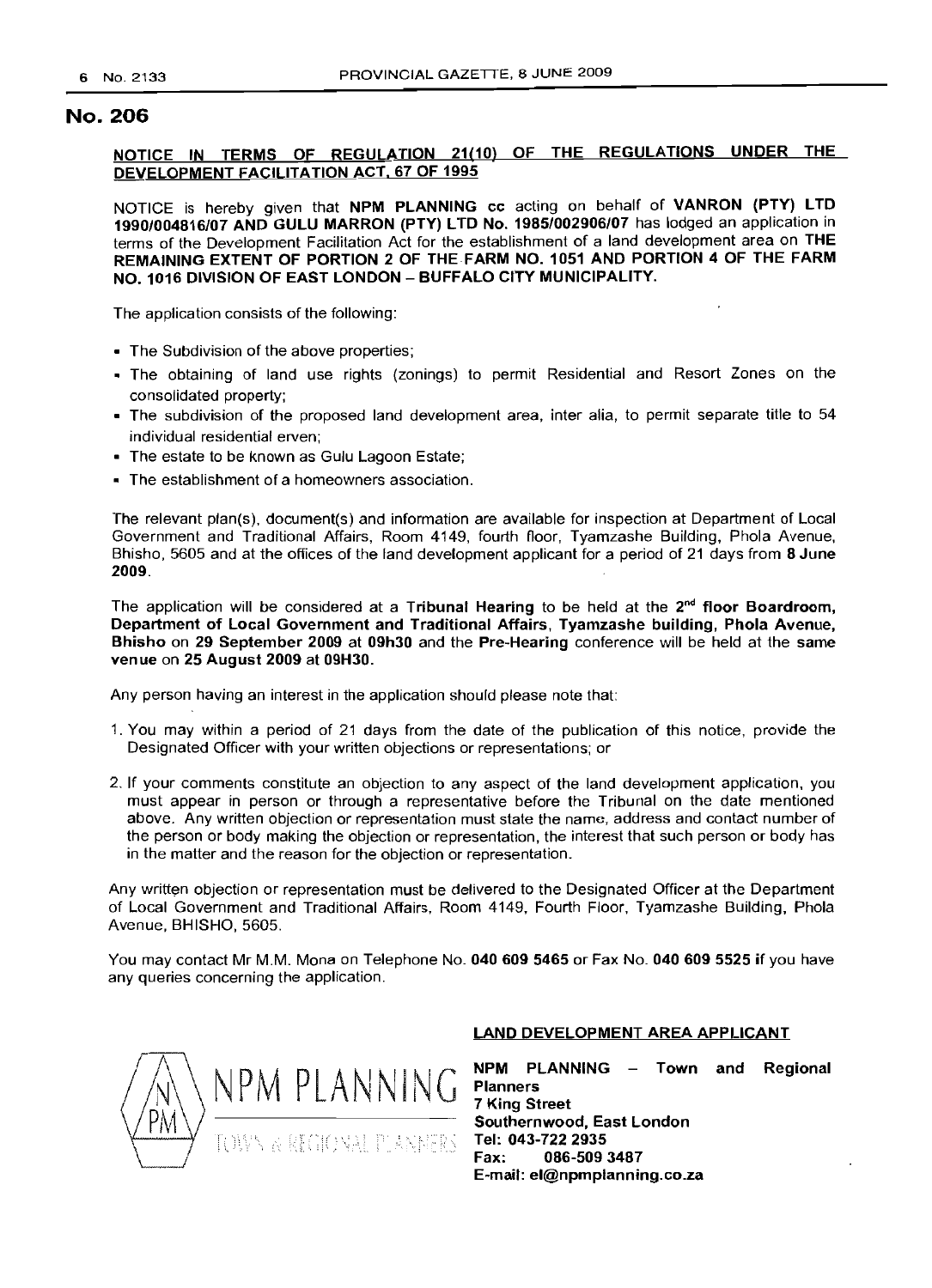# ISAZISO SESICELO SOPHUHLlSO MHLABA NGOKUBHEKISELELE KUMTHETHO WAMSHUMI AMATHANDATHU (67) KUMTHETHO WONYAKA KA 1995

Isaziso siyanikezelwa ukuba inkampani yakwa NPM PLANNLNG cc emele i VANRON (PTY) LTD No. 1990/004816/07 GULU MARRON (PTY) LTD No. 1985/002906/07. bangenise isicelo sokuphuhlisa umhlaba ngoko Mmiselo womthetho woququzelelo lophuhliso-mhlaba wonyaka ka 1995 KWINTSALELA YESAHLULO SESIBINI SEFAMA ENGUNOMBOLO 1051 KWAKUNYE NESAHLULO SESINE SEFAMA ENGUNOMBOLO 1016, EMONTI, KWIPHONDO LASE MPUMAKOLONI, PHANTSI KOMASIPALA i BUFFALO CITY MUNICIPALITY.

Esi sicelo sime ngoluhlobo:

- Uhlulo Iwezi fama zikhankantyiweyo apha ngesentla;
- Ukufumana amalungelo okusetyenziswa komhlaba ukuze kuvumeleke indawo yokuhlala, yokonwa kunye nokuchitha ii holide;
- Uhlulo Iwalo mhlaba ocetyelwa ukuphuhliswa, kwezinye izinto, ukuvumela i Tayitile ezimeleyo kwiziza ezizimeleyo ezingamashumi amahlanu anesine ezilungiselelwe ukuhlala abantu;
- Lendawo icetyelwa ukuphuhliswa iza kubizwa nge Gulu Lagoon Estate;
- Ukusekwa kombutho wabanikazi bamakhaya wokubambisana.

IiPlani eziqondileyo, Amaxwebhu kunye neeNkcukacha zikulungele ukuhlolwa kwaye ziyafumaneka kwisebe 10 Rhulumente wezamkhaya nemicimbi yamasiko nezithethe kwi gumbi 4149 kumgangatho wesine kwisakhiwo i Tyamzashe, Phola Avenyu e Bhisho, 5605 kwakunye nasezi ofisini zalowo ufake isicelo sokuphuhlisa umhlaba zingaphelanga iintsuku eziyi 21 ukususela ngomhla we 8 ku Juni 2009.

Esi sicelo siya kuqwalaselwa kwi Tribunal Hearing eyakube ibanjelwe kumgangatho wesibini,kwigumbi lokuchophela imicimbi, kwisebe 10 Rhulumente wezamakhaya nemicimbi yamasiko nezithethe, kwisakhiwo i Tyamzashe, Phola Avenyu, e Bhisho ngonhla we 29 kwi nyanga ka Septemba ku nyaka ka 2009 ngo 09h30 kuze kuthi ngomhla we 25 ku Agasti kunyaka ka 2009 ngo 09h30 kuphinde kwakule ndawo inye, kubanjwe inkomfa yamalungiselelo e Tribunal Hearing.

Nawuphi umntu onomdla kwesi sicelo makaqwalasele oku:

- 1. Unganikezela ngesichaso esibhaliweyo okanye isihlomelo kwigosa elinyuliweyo zingaphelanga intsuku eziyi 21.
- 2. Ukuba isichaso sakho sithe saveza umba ofuna ukuqwalaselwa malunga nesi sicelo sokuphuhliswa kwalomhlaba, kuyakufuneke uvele isiqu sakho okanye i Gqwetha lakho phambi kwe Tribunal ngalomhla uchaziweyo ngasentla

Nayiphi inkcaso okanye isihlomelo esibhaliweyo masisiwe kwigosa elinyuliweyo kwisebe 10 Rhulumente wezasekhaya nemicimbi yamasiko nezithethe kwi gumbi 4149, kumgangatho wesine, kwisakhiwo i Tyamzashe, Phola Avenyu, e Bhisho, 5605.

Ungatsalela umxeba uMnu. M.M. Mona kule nombolo 040-609 5465 okanye umfekisele kule nombolo 040-609 5525 xa unimibuzo okanye ungaqondi malunga nesi sicelo. LAND DEVELOPMENT AREA APPLICANT

# $\sqrt{\Lambda}$  ,  $\Lambda$  $\langle N \rangle \frac{NPM$  PLANNING  $\setminus$

NPM PLANNING - Town and Regional Planners 7 King Street Southernwood, East London<br>Ifoni: 043-722 2935 Itoni: 043-722 2935 086-509 3487 I-imeyile: el@npmplanning.co.za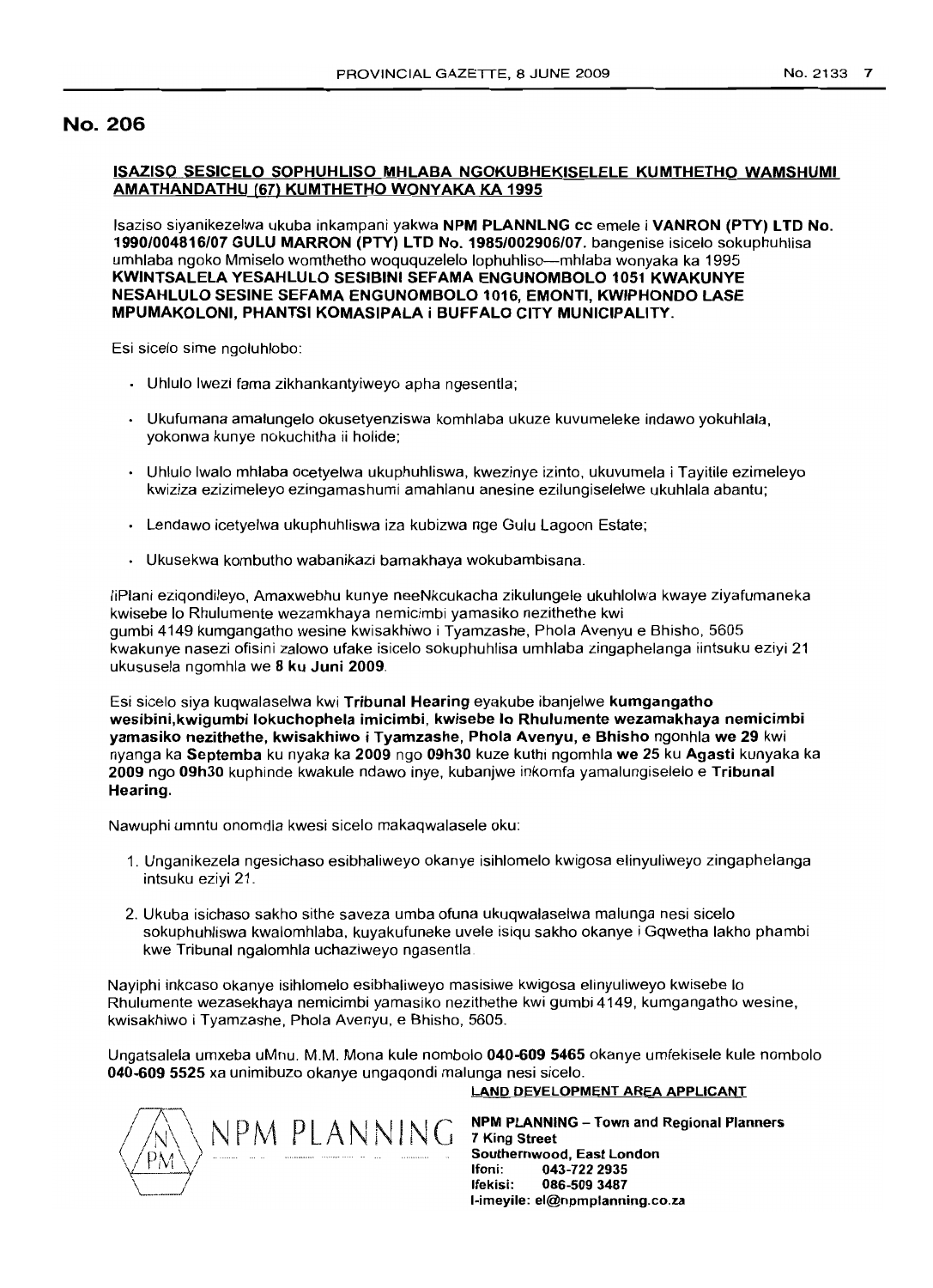# NOTICE IN TERMS OF REGULATION 21(10) OF THE REGULATIONS UNDER THE DEVELOPMENT FACILITATION ACT, 67 OF 1995

NOTICE is hereby given that NPM PLANNING cc acting on behalf of LE RETAINER WALLS cc NO. 1990/00234/23 has lodged an application in terms of the Development Facilitation Act for the establishment of a land development area and minor subdivision on PORTIONS 25, 26, 27 & REMAINDER OF PORTION 7 OF FARM 724, DIVISION OF EAST LONDON, EASTERN CAPE.

The application consists of the following:

- $\triangleright$  Subdividing the existing 4 properties into 5 new portions and 4 remainders, thereby creating 8 estate plots, in addition to the applicants own property, therefore totallying 9 portions;
- > The Estate to be named as the Kwelera River Country Estate;
- The establishment of a Homeowners Association;
- $\triangleright$  Creation of servitudes to provide Right of Way Access to selected portions/remainders of the estate,

The relevant plan(s), document(s) and information are available for inspection at Department of Local Government and Traditional Affairs, Room 4149, Fourth Floor, Tyamzashe Building, Phola Avenue, Bhisho, 5605 and at the offices of the land development applicant for a period of 21 days from 8 Jine 2009.

The application will be considered at a Tribunal Hearing to be held at the 2<sup>nd</sup> floor boardroom, Department of Local Government and Traditional Affairs, Tyamzashe building, Phola Avenue, Bhisho on 29 September 2009 at 12h30 and the Pre-Hearing conference will be held at the same venue on 25 August 2009 at 12h30.

Any person having an interest in the application should please note that:

- 1. You may within a period of 21 days from the date of the publication of this notice, provide the Designated Officer with your written objections or representations; or
- 2. If your comments constitute an objection to any aspect of the land development application, you must appear in person or through a representative before the Tribunal on the date mentioned above. Any written objection or representation must state the name, address and contact number of the person or body making the objection or representation, the interest that such person or body has in the matter and the reason for the objection or representation.

Any written objection or representation must be delivered to the Designated Officer at the Department of Local Government and Traditional Affairs, Room 4149, Fourth Floor, Tyamzashe Building, Phola Avenue, BHISHO, 5605.

You may contact Mr M.M. Mona on Telephone No. 040 609 5465 or Fax No. 040 609 5525 if you have any queries concerning the application.



# LAND DEVELOPMENT AREA APPLICANT

NPM PLANNING - Town and Regional Planners 7 King Street Southernwood, East London Tel: 043-722 2935 Fax: 086-509 3487 E-mail: el@npmplanning.co.za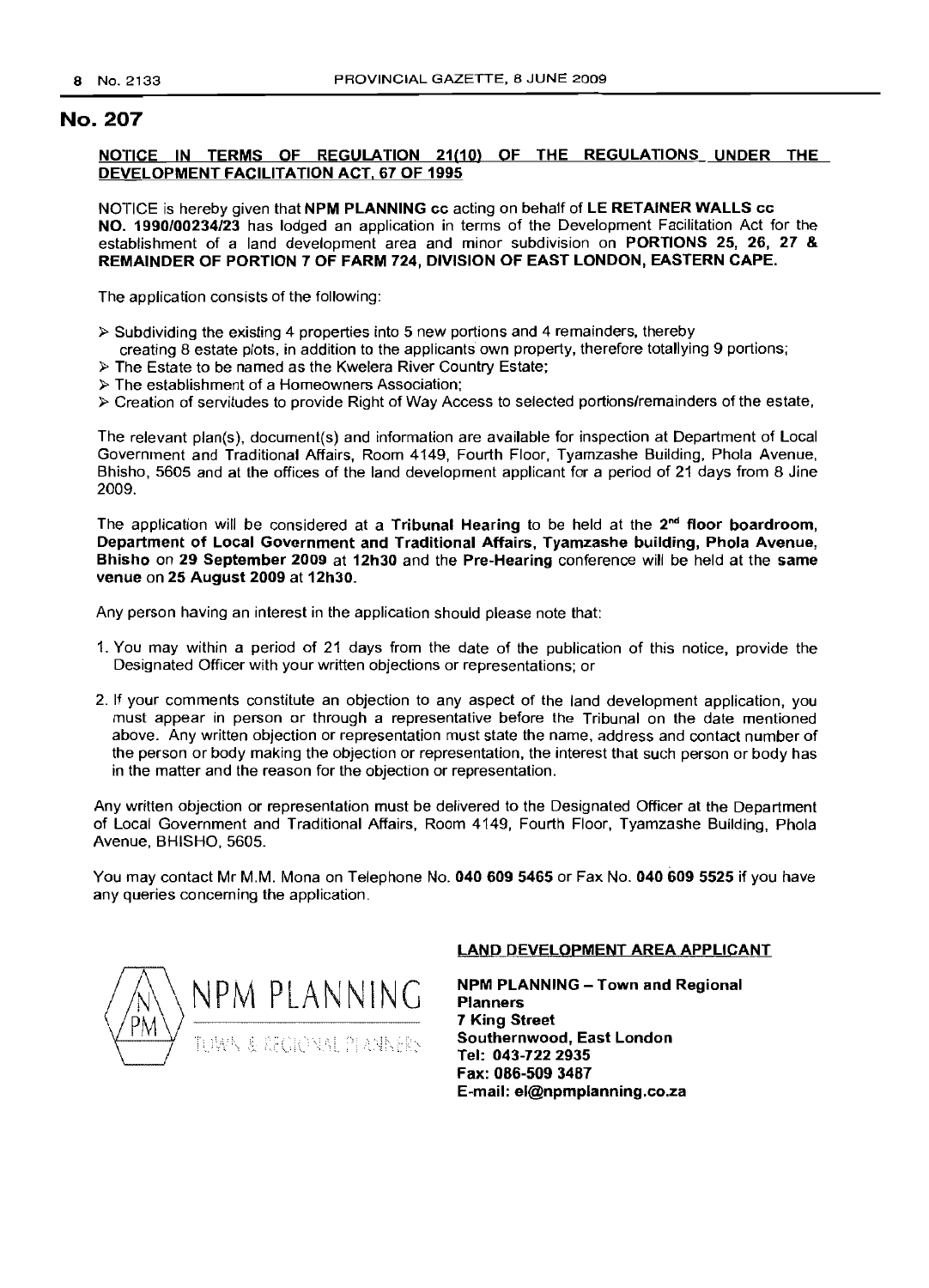# ISAZISO SESICELO SOPHUHLlSO MHLABA NGOKUBHEKISELELE KUMTHETHO WAMSHUMI AMATHANDATHU (67) KUMTHETHO WONYAKA KA 1995

Isaziso siyanikezelwa ukuba inkampani yakwa NPM PLANNING cc emele inkampani i LE RETAINER WALLS cc No. 1990/00234123 bangenise isicelo sokuphuhlisa umhlaba ngoko Mmiselo wo Mthetho woququzelelo lophuhliso---mhlaba wonyaka ka 1995 kwakunye nokucandwa kwezi IZAHLULO ZILANDELAYO: 25, 26, 27 KUNYE NENTSALELA YESAHLULO 7 SEFEMA ENGUNOMBOLO 724, EMONTI, KWI PHONDO LASE MPUMAKOLONI.

Esi sicelo sime ngoluhlobo:

- Uhlulo Iwezi zahlulo ezine zikhankanyiweyo apha ngesentla ukuze kuveliswe ezintlanu kunye neentsalela ezine, lonto iyakuvelisa iziza ezisibhozo ukwengeza kuleyo yomnikazi wefama, oku kuzawuvelisa izahlulo ezilithoba.
- Lendawo icetyelwa ukuphuhliswa iza kubizwa nge Kwelera River Country Estate.
- Ukusekwa kombutho wabanikazi bamakhaya wokubambisana.
- Ukwenziwa kwee Servitudes ukuze kuveliswe indlela evumelekileyo eya kwi zahlulo kunye neentsalela zalo mhlaba ucetyelwa ukuphuhliswa.

liPlani ezinxulumene noku, Amaxwebhu kunye neeNkcukacha zikulungele ukuhlolwa kwaye ziyafumaneka kwisebe 10 Rhulumente wezamkhaya nemicimbi yamasiko nezithethe kwigumbi 4149 kumgangatho wesine kwisakhiwo i Tyamzashe, Phola Avenyu, e Bhisho, 5605 kwakunye nasezi ofisini zalowo ufake isicelo sokuphuhlisa umhlaba zingaphelanga iintsuku eziyi 21 ukususela nqornhla we 8 June 2009

Esi sicelo siya kuqwalaselwa kwi Tribunal Hearing eyakube ibanjelwe kumgangatho wesibini,kwigumbi lokuchophela imicimbi, kwisebe 10 Rhulumente wezamakhaya nemicimbi yamasiko nezithethe, kwisakhiwo I Tyamzashe, Phola Avenue, E Bhisho ngonhla we 29 kwinyanga ka Septemba ku nyaka ka 2009 ngo 12h30 kuze kuthi ngomhla we 25 ku Agasti kunyaka ka 2009 ngo 12h30 kuphinde kwa kule ndawo inye,kubanjwe inkomfa yamalungiselelo e Tribunal Hearing.

Nawuphi umntu onomdla kwesi sicelo makaqwalasele oku:

- 1. Unganikezela ngesichaso esibhaliweyo okanye isihlomelo kwigosa elinyuliweyo zingaphelanga intsuku eziyi 21.
- 2. Ukuba isichaso sakho sithe saveza umba ofuna ukuqwalaselwa malunga nesi sicelo sokuphuhliswa kwalomhlaba, kuzakufunaka uvele wena isiqu okanye i gqwetha lakho phambi kwe gqiza lovavanyo ngalomhla uchaziweyo ngasentla.

Nayiphi inkcaso okanye isihlomelo esibhaliweyo masisiwe kwigosa elinyuliweyo kwisebe 10 Rhulumente wezasekhaya nemicimbi yamasiko nezithethe kwi gumbi 4149, kumgangatho wesine, kwisakhiwo i Tyamzashe, Phola Avenyu, e Bhisho, 5605.

Ungatsalela umnxeba uMnu. M.M. Mona kule nombolo 040·6095465 okanye umfekisele kule inombolo 040-609 5525 xa unemibuzo okanye ungaqondi malunga nesi sicelo.



# LANP DEYELOPMENT AREA APPLICANT

 $NPM$   $PLANNING$  Planners Planners 7 King Street Southernwood, East London<br>Ifoni: 043-722 2935 lfoni: 043-722 2935<br>Ifekisi: 086-509 3487 086-509 3487 I-imeyile: el@npmplanning.co.za